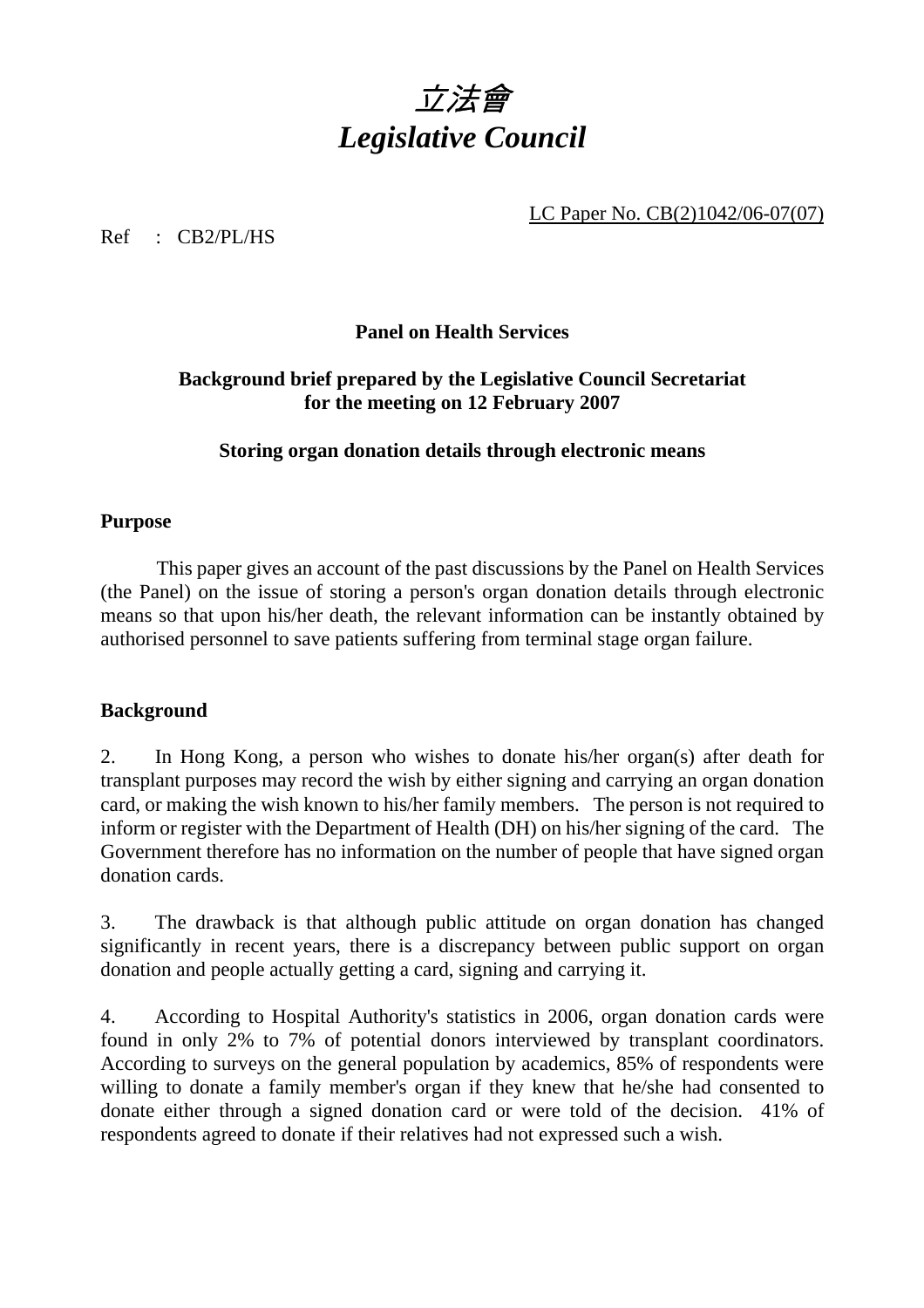5. In the light of the above, there have been calls from some quarters in the community to identify an alternative and convenient means for prospective organ donors to indicate their wish.

6. In addition to storing a person's organ donation details in the organ donation card distributed by DH, the Hong Kong Medical Association (HKMA) has developed a computer database for recording the wish of potential organ donors. Access to this database is, however, limited to a small number of hospitals and there is little publicity about the database.

# **Past discussions**

7. At the meeting of the Panel held on 13 February 2006, the Administration sought members' views on storing a person's organ donation details electronically through the Smart ID Card or a backend computer system to supplement the current organ donation card system. A number of issues which required careful consideration before implementation included -

- (a) a determination of who, amongst public officers, should be given the authority and responsibility to incorporate organ donation data into the Smart ID Card or the backend computer system and verify the accuracy of such data and legitimacy of the process;
- (b) a determination of who should be allowed to access the information and the circumstances under which access was allowed under the principles of personal data privacy protection;
- (c) detailed arrangements for allowing the prospective donor to change organ donation information on his/her Smart ID Card or stored in the backend computer system, such as withdrawal of consent and a change of the organs covered by the consent;
- (d) the administrative costs involved; and
- (e) the effects of such incorporation on promoting organ donation among the community.

The Administration stressed that, given current societal values, even if the proposal of storing a person's organ donation details electronically was adopted, the existing practice of seeking the consent of the next-of-kin of the deceased for organ donation should be continued and the decision of the next-of-kin should be respected.

8. The main views/concerns of members and the Administration's responses are outlined in the ensuing paragraphs.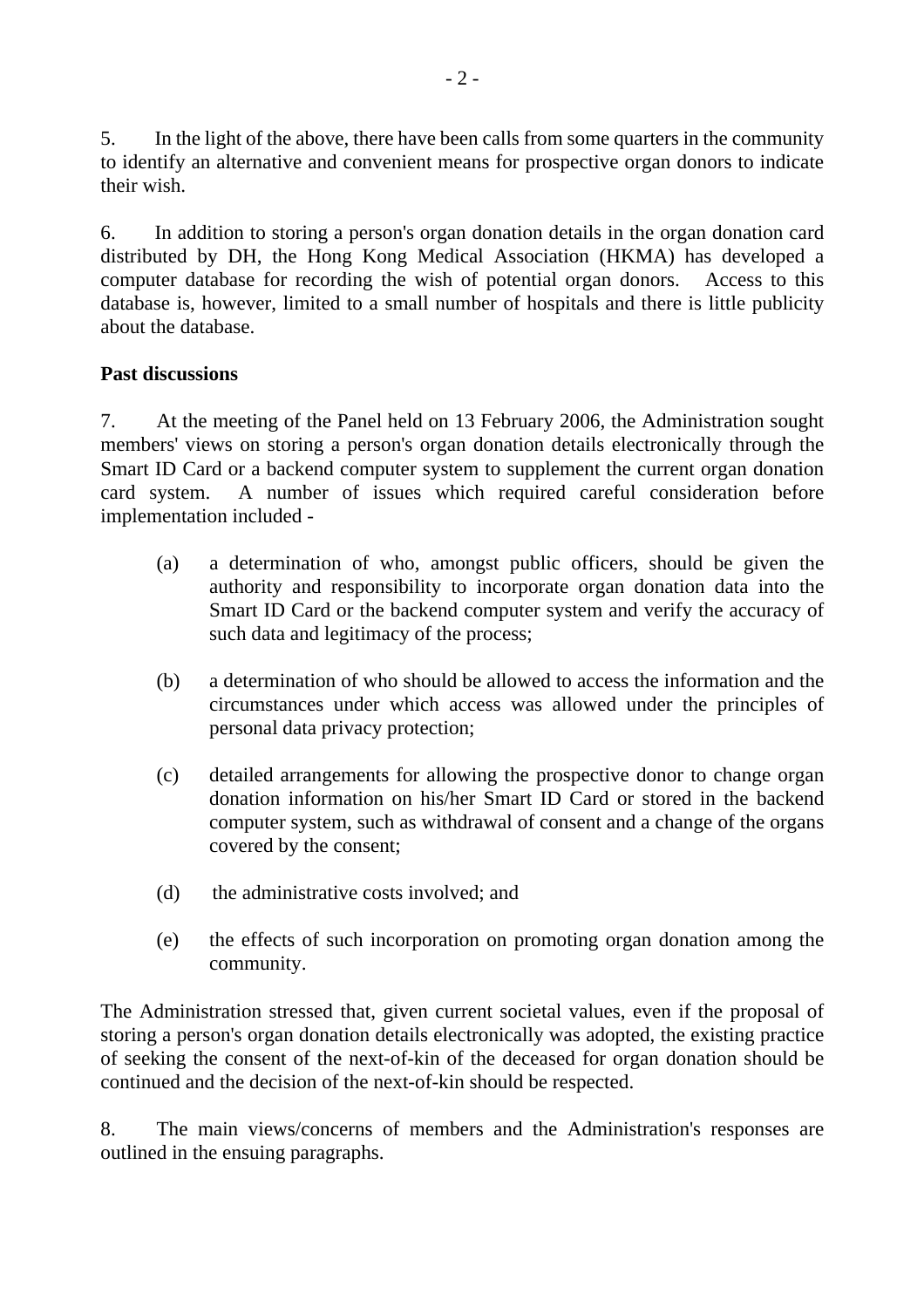9. Dr Hon KWOK Ka-ki and Hon LI Fung-ying asked whether there was sufficient spare capacity in the Smart ID Card to store all organ donation details.

10. The Administration replied that further studies needed to be conducted to confirm if the existing spare capacity of the Smart ID Card was sufficient to store all organ donation details and the associated maintenance and access control scheme. There was also a need to explore ways to enable the donor to amend the Smart ID Card anytime he/she wished to do so and to allow authorised persons to access the organ donation details in case the donor was unconscious or dead.

11 Hon LI Fung-ying and Hon Vincent FANG were of the view that the replacement cost of the Smart ID Card, arising from the cardholder wishing to incorporate or make changes to his/her organ donation details in the ID card, should be borne by the Administration. The Administration responded that it should not be difficult for it to bear the replacement cost.

12. Dr Hon YEUNG Sum pointed out that the proposal of incorporating a person's organ donation details in the Smart ID Card was at variance with the view generally held by Members of the Legislative Council that personal data stored in the ID card should be kept to a minimum for privacy purpose.

13. Hon Bernard CHAN and Hon Mrs Selina CHOW considered the proposal of incorporating a person's organ donation details in a backend computer system was more preferable than in the Smart ID Card, as the former arrangement did not require any legislation and was more straightforward. According to the Administration, there should not be a need theoretically for legislation to enable the storing and retrieval of a person's organ donation details through a computer system for the reason that the storage of such was done voluntarily by prospective donors on the understanding that their organ donation details would be retrieved by authorised persons upon their death. On the other hand, should the proposal to incorporate organ donation details in the Smart ID Card be adopted, legislative amendments to the Registration of Persons Ordinance (Cap. 177) and the Registration of Persons Regulation (Cap. 177A) would be required to enable the Director of Immigration (as the Commissioner of Registration) to include the data in the ID card. Notwithstanding, Dr Hon KWOK Ka-ki was of the view that the Administration should continue to pursue the option of incorporating a person's organ donation details in the Smart ID Card.

14. Having considered members' views, the Administration undertook to pursue the setting up of a backend computer system for storing a person's organ donation details as the first option as a start. Should such a proposal gain wide public support and acceptance, action would next be taken to take forward the incorporation of a person's organ donation details in the Smart ID Card in consultation with the Commerce, Industry and Technology Bureau.

# **Latest development**

15. The Chief Executive announced in his 2006-2007 Policy Address the Administration's plan to work with HKMA to improve on the latter's computer database for recording the wish of potential organ donors, so that more potential donors would be